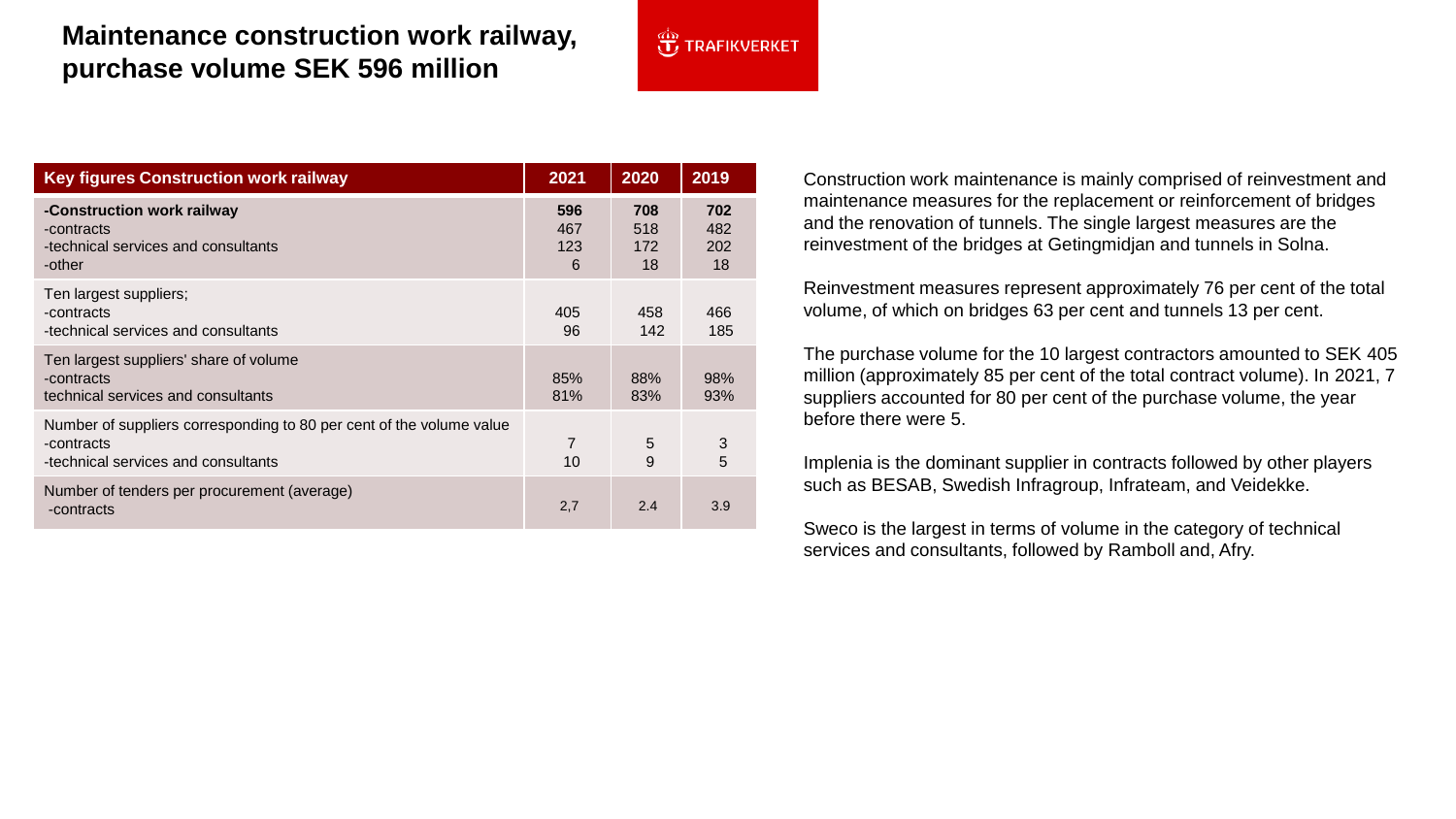## **Construction work railway, contracts purchase volume SEK 467 million**



| <b>Largest suppliers</b>                                                                                                                                         | 2021                                                     | 2020                                                 | 2019                                                                 |
|------------------------------------------------------------------------------------------------------------------------------------------------------------------|----------------------------------------------------------|------------------------------------------------------|----------------------------------------------------------------------|
| Implenia<br><b>BESAB</b><br>Svenska Infragruppen<br>Infrateam<br>Veidekke<br>Svevia<br>Peab<br>Framtidens Skog i Sverige<br>Sveab<br>Bro Underhåll & Service BUS | 195<br>57<br>36<br>23<br>22<br>20<br>19<br>14<br>11<br>8 | 260<br>6<br>0<br>31<br>4<br>17<br>$\Omega$<br>7<br>9 | 309<br>2<br>$\Omega$<br>0<br>0<br>5<br>6<br>0<br>0<br>$\overline{2}$ |

West Region Contracts SEK 18 million, 4%

**JE TRAFIKVERKET** 

North Region Contracts SEK 29 million, 6%

Central Region Contracts SEK 25 million, 5%

Region East/ Stockholm Contracts SEK 279 million, 60%

National measures Contracts SEK 81 million 17%

South Region Contracts SEK 35 million, 8%

*The Transport Administration's largest suppliers are reported on the basis of group relationships*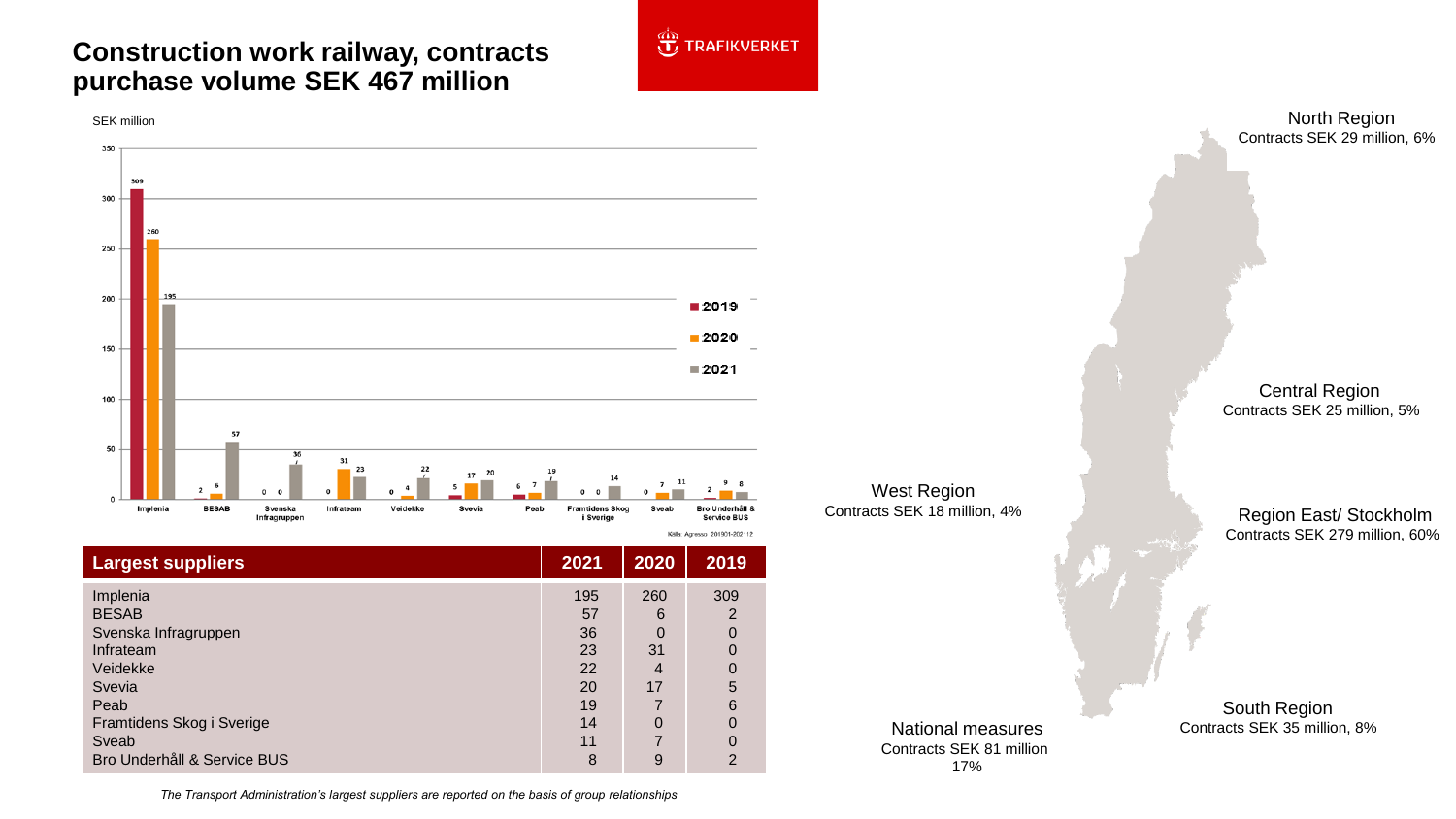## **Construction work railway technical services and consultants**



|                                | งแหน |      | Källa: Agresso 201901-202112 |  |
|--------------------------------|------|------|------------------------------|--|
| <b>Largest suppliers</b>       | 2021 | 2020 | 2019                         |  |
| Sweco                          | 31   | 58   | 66                           |  |
| Ramboll                        | 15   | -9   | 0                            |  |
| Afry                           | 12   | 14   | 10                           |  |
| <b>RV ALCISA</b>               | 8    |      | 0                            |  |
| <b>WSP</b>                     |      | 6    | 6                            |  |
| Sveab                          | 6    |      | 0                            |  |
| Implenia                       | 5    | 20   | 68                           |  |
| Svenska Teknikingenjörer Sting | 5    |      | $\overline{2}$               |  |
| Sandahls                       | 4    |      | 0                            |  |
| Entry                          | 3    |      | 0                            |  |

West Region Technical services SEK 19 million 15%

**JE TRAFIKVERKET** 

Technical services SEK 5 million 4%

Central Region Technical services SEK 23 million 19%

Region East/ Stockholm Technical services SEK 39 million 32%

National measures Technical services SEK 34 million 28%

South Region Technical services SEK 3 million 2%

*The Transport Administration's largest suppliers are reported on the basis of group relationships*